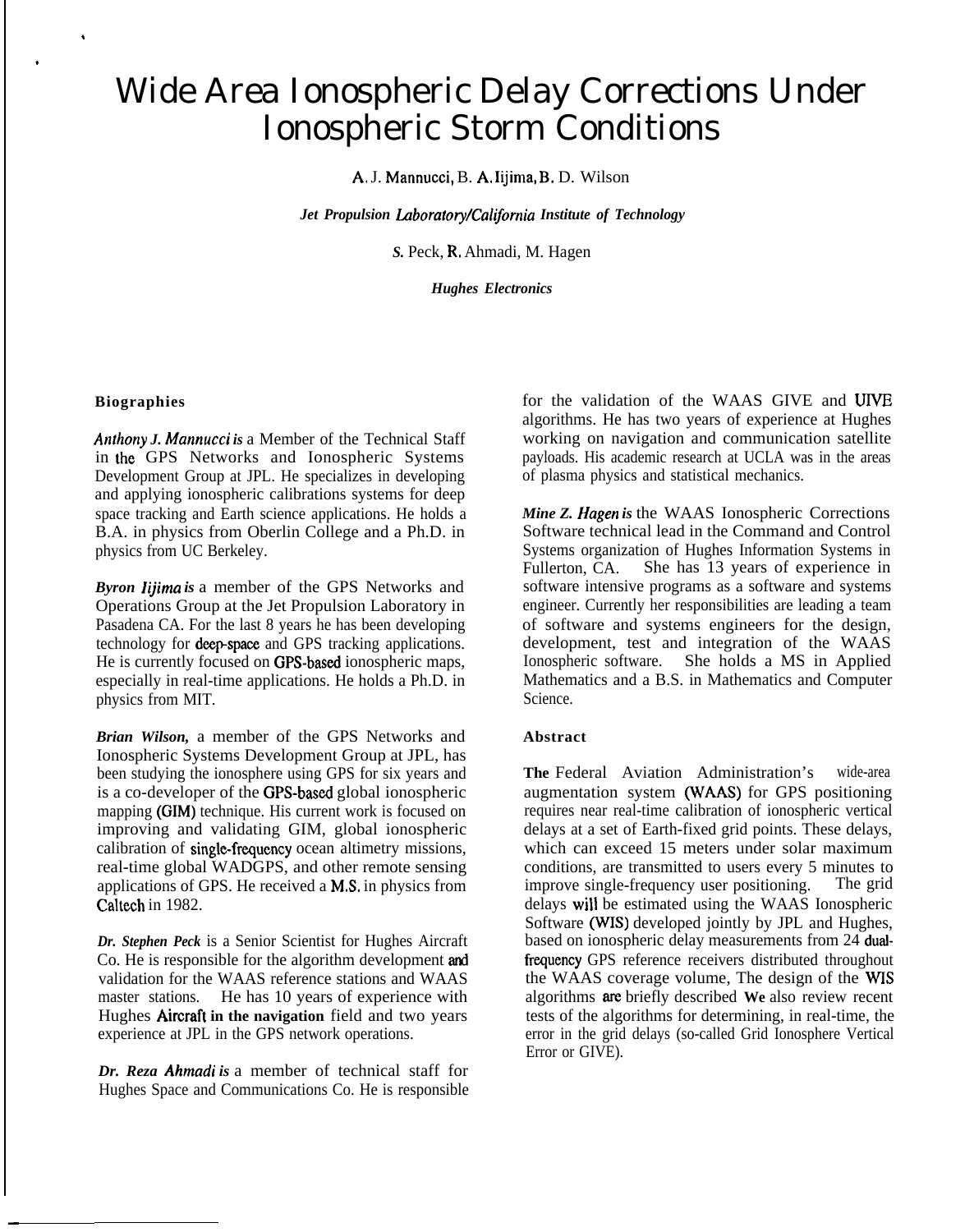Testing of ionospheric **correction algorithms is** complicated by the extreme variability of the ionosphere, arising from the 11 year solar cycle and the intermittent occurrence of ionospheric storms. Recently completed tests of the WIS using data from a real-time network of eight reference receivers in the continental United Stated indicate accuracies in the range of 15-20 cm (RMS). However, these tests were conducted using current GPS data sets (9/96) and were therefore characteristic of near solar minimum conditions,

—

.

We present the results of additional tests under more challenging conditions nearer to solar maximum, focusing on geomagnetically disturbed periods, using archived GPS data (processed in a real-time mode) obtained from a global network of dual-frequency receivers. The intent is to characterize the accuracy of WIS under a wide variety of geomagnetic and solar activity conditions. In the storm cases examined here, the maximum accuracy degradation was at most a factor of 2-3 relative to recent quiet time tests. These results suggest that accuracy requirements for precision approach may still be met for significant storms.

# **Ionospheric Calibrations for WAAS**

The Federal Aviation Administration is developing the wide area augmentation system (WAAS) to support realtime GPS positioning for en-route and precision approach aircraft navigation, Vertical positioning accuracies of 7.6 m (2-sigma) arc required 10 meet (he system goals for single-frequency GPS users [estimated in E1-Arini et al., 1994]. The GPS signal delays caused by the ionosphere, potentially the largest contributor to user positioning error, can exceed tens of meters during solar maximum conditions. Calibration relics on a ground network of -24 WAAS reference stations located in the continental United States (CONUS), Alaska, Hawaii and Puerto Rico, that continuously monitors the ionospheric delay over the service region, so that corrections based on real-time data can be broadcast to users.

Previous studies using the WAAS ionospheric software (wIS) have demonstrated 15-20 cm RMS accuracies in the vertical delay map [Yunck et al., 1996; Wilson et al., 1997]. The purpose of this paper is to assess how the accuracy of the ionospheric calibrations is affected by ionospheric storm conditions. These arc disturbances caused by changes in the upper atmosphere, fundamentally triggered by incrcascs in the density or energy of particles in the solar wind, that can last for several hours to several days, with significant disturbances occurring on average about once or twice pcr month. Steeper spatial gradients and rapid variations in zenith delay can reduce the accuracy

of the ionospheric calibrations inferred at **the user's position.** Archived GPS data obtained during storm and quiet conditions, and processed in a real-time mode similar to that proposed for the WAAS, has been used to study the effect of storms on the accuracy of zenith delay estimates over the coverage area.

The next section of this paper provides an overview of the ionospheric correction system being implemented for WAAS. We then describe a set of tests performed using data obtained during disturbed times that can be used to infer correction accuracy. A discussion of the grid ionosphere vertical error computation (GIVE) follows. Finally, wc discuss what these initial results suggest, and the need for additional testing to further characterize performance.

# **System Overview**

The WAAS ionospheric correction syslem is summarized in Figure 1 (SW also the WAAS Minimal Operational Performance Standards [RTCA MOPS, 1996], and Bertiger et al., 1997). Dual-frequency WAAS reference stations (WRS) record data at a one second rate, which is then sent to the WAAS master stations for processing by the correction and verification software (C&V). The C&V software extracts the ionospheric delay observable from the high-rate data, which arc then compressed to a 5 minute rate for computing a map of zenith delays over the service area. The delays at the pre-defined WAAS ionospheric grid points (IGP) arc broadcast to the users. The user then computes the slant-range ionospheric corrections in the direction of each GPS satellite. To maintain system integrity, an estimate of the grid error is also computed, using high-rate data (5 seconds). This grid ionosphere vertical error (GIVE) must be less than about 3 meters to support precision approach, Larger errors are more likely to occur during particularly severe ionospheric storms conditions (see Conker et al., 1995).

#### *Accuracy Requirentents*

*The* accuracy of the IGP vertical delays during storms will be described in this paper. Overall, the requirements flow down from the precision approach requirement of 19.2 meter or less vertical error available 99.9% of the time. Based on conservative error estimates for all components of the correction system, calculations performed at Hughes Electronics (internal documents) imply that the requirement can be met if the IGP delay errors are less than 197 cm with the same 99.9% availability. Assuming the IGP errors arc normally distributed with zero mean, this would imply a l-sigma IGP delay error of 60 cm.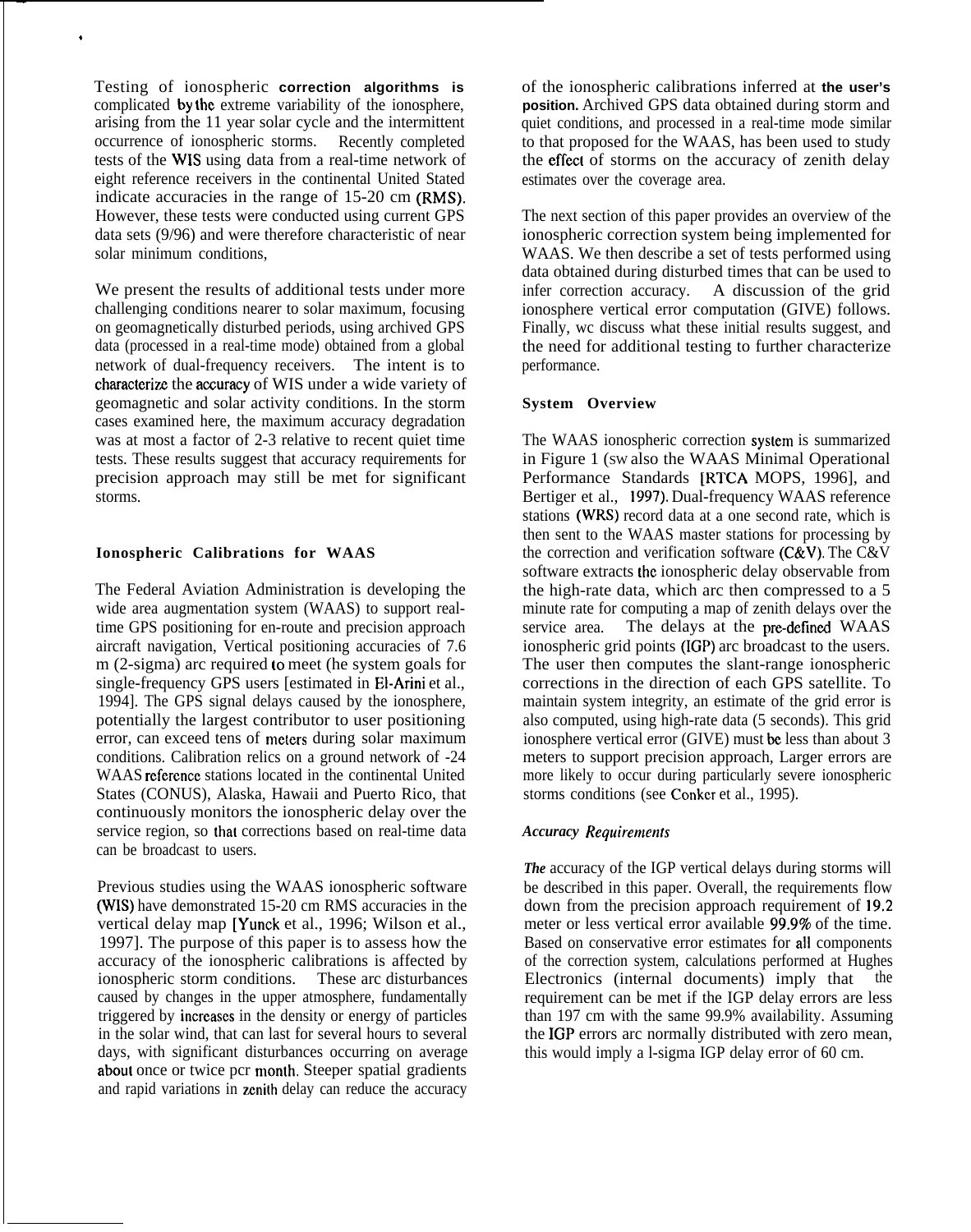

# **Algorithm Overview**

The slant delays measured by the WRS sample regions of the ionosphere distinct from the IGP locations, so the fundamental tasks of the ionospheric correction algorithm are estimation of vertical delays from slant delays, and mapping of vertical delays to the IGP locations. The approach is based on forming a continuous vertical delay map over the service area, **which includes as a subset the** delay values at the IGP locations [Mannucci, et al., 1995]. The standard WAAS obliquity factor is used to estimate vertical delay from slant measurements (see [RTCA MOPS, 1996]). A Kalman filter implementation smoothly updates the maps in time.

A continuous delay map is formed over a spherical "ionospheric shell" that covers the service area at a fixed height of about 400 km above the Earth's surface, Each WRS measurement (6-8 satellites are generally in view of each receiver) pierces the shell at a unique "ionospheric pierce point", that, after scaling to vertical, effectively samples the zenith ionospheric delay at a discrete set of points. Mapping the sampled estimates over the entire shell is performed with high accuracy by fitting to bilinear spline functions defined over a sphere. These functions mathematically represent a set of inter-connected "rigid plates" that tilt to follow large delay gradients and abrupt changes in gradient measured by the WRS. The one-dimensional analogy to this approach is illustrated in Figure 2, where irregularly spaced data are fit with linear segments tied together at fixed "knot" locations (for the spherical ionospheric shell, the knot locations form a triangular grid tessellating a sphere, with roughly 800 km

between the knots). Accurate interpolation/extrapolation is maintained in areas of large slope without compromising accuracy in other locations, even when the ionosphere deviates from "smooth" behavior such as during storms. In contrast, polynomial-based fitting techniques (such as spherical harmonics) are subject to



**Figure 2.** Schematic view of a one-dimensional spline fit irregularly spaced data,

"overshoot" or "undershoot" when large gradients appear in one area, reducing accuracy is neighboring regions.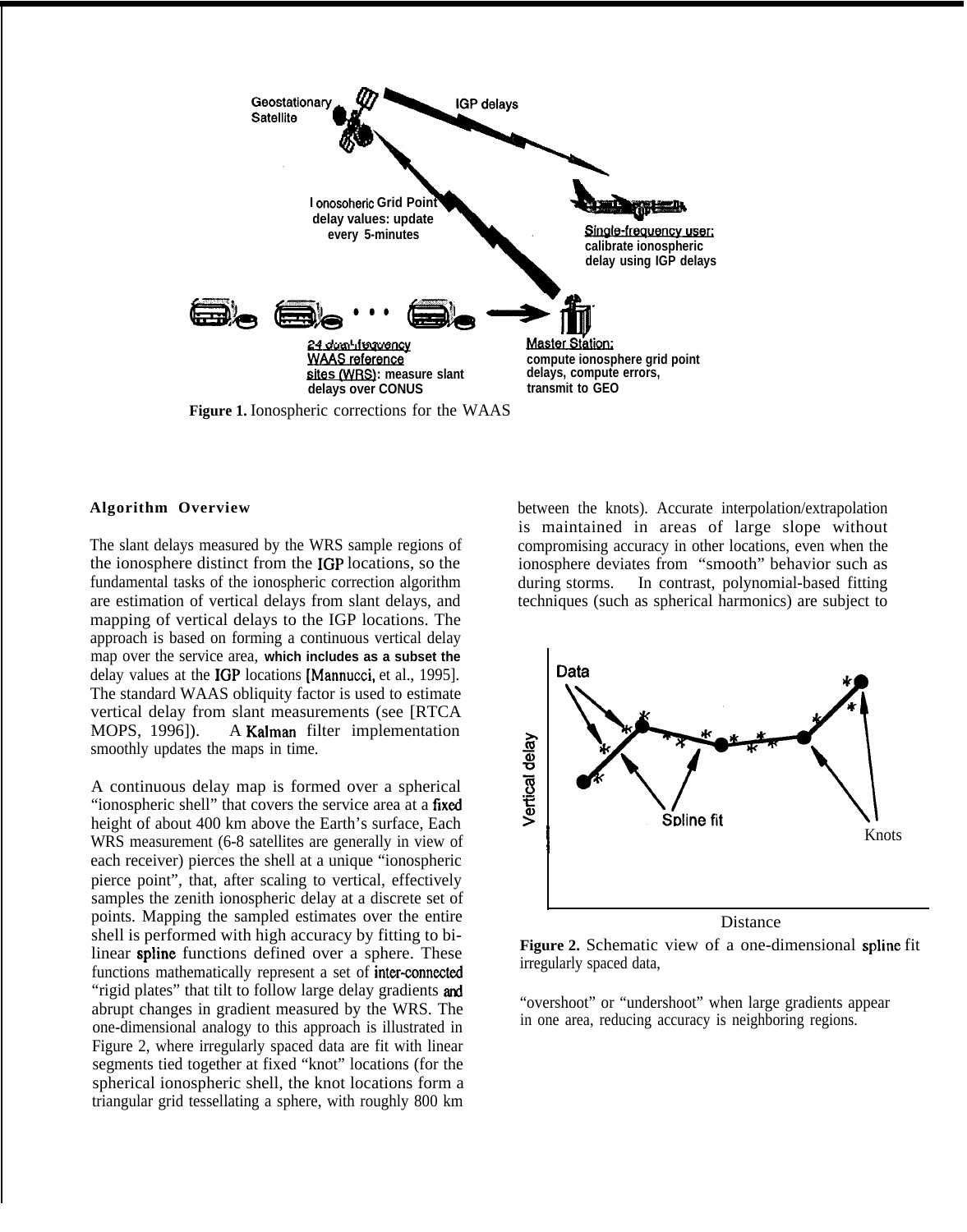# **Inter-frequency Bias Estimation**

It is well known that ionospheric measurements derived **from** GPS range observable are corrupted by interfrequency biases present in the receiver and transmitter hardware (Wilson et al., 1994; Sardon et al., 1994). These biases can be estimated simultaneously with the vertical delay because the delay parameters and interfrequency bias parameters have distinct time and elevation angle signatures. As an example, over a full satellite are that rises at 10 degrees elevation and transits near 90 degrees elevation, the obliquity factor alone predicts that the delay should change by roughly a factor of 2.5 assuming a nearly constant zenith delay. The fitting procedure adjusts the sum of the receiver and satellite bias estimates to produce the highest degree of consistency between the observed delay change and the factor of 2,5 that is predicted by the obliquity factor.

# **Calibration Accuracy During Ionospheric Storms: Case Studies**

**We** have used archived GPS data to assess the accuracy of the WAAS ionospheric software (WIS) duting ionospheric storm conditions. Such data are available from the GPS global network (Zumberge et al., 1994; IGS Web Page) that has been operating continuously since 1992. For most of that time, data sampled at a 30-seeond rate has been downloaded daily from the network and archived at several analysis centers, including NASA's Jet Propulsion Laboratory. We have used data from relatively dense subnetworks in the continental US (CONUS) and Europe to generate ionospheric correction maps under the conditions of dense coverage that will be true for the WAAS network. Figure 3 shows the configuration of test and reference sites, as well as the proposed locations of the WAAS reference stations,

The tests were accomplished by dividing available reccivers into two groups, Data from a "reference" group, which mimics the role played by the WAAS reference stations, was used to form the correction map; a sezond group of test receivers was used to assess the accuracy of the calibrations. We compared estimates of vertical delay obtained from the test data, with the vertical delay predictions available from the maps. Statistics on the differences, including a comparison between neighboring storm and quiet times, are presented below.

Vertical delay was estimated by scaling each test measurement using the standard WAAS obliquity factor with a shell height of 400 km. Errors in the scaling were minimized by selecting only those measurements above 50 degrees elevation angle. The comparison was pcrfomd at the pierce point of each test measurement, of

which at any time there were generally 1-3 above the 50 degree elevation cutoff. Since the test delays contain **some contribution of error from the imperfect elevation scaling, the results presented are probably overestimates of** the correction map vertical error.



**Figure 3.** Locations of the test and reference receivers. Legend:

- Reference site in Nov. 1994 (Europe), April 1994 (Europe) and March 1993 (US)
- Additional reference site in April 1994
- $\triangle$  WAAS reference station
- **C** Test sites in Nov. 1994 (Europe) and March 1993 (US)
- ₩ Test sites in Nov. 1994 and April 1994

Of course, the ionospheric pierce points of the test data are not coincident with the WAAS IGP locations. **we are** assuming that no special status is accorded to the IGP locations and that the accuracy of the correction maps at the test data locations is similar to the accuracy at IGP locations, given similar distances to the nearest reference site. The distance between the ionospheric pierce points of a test and reference receiver, tracking the same satellite,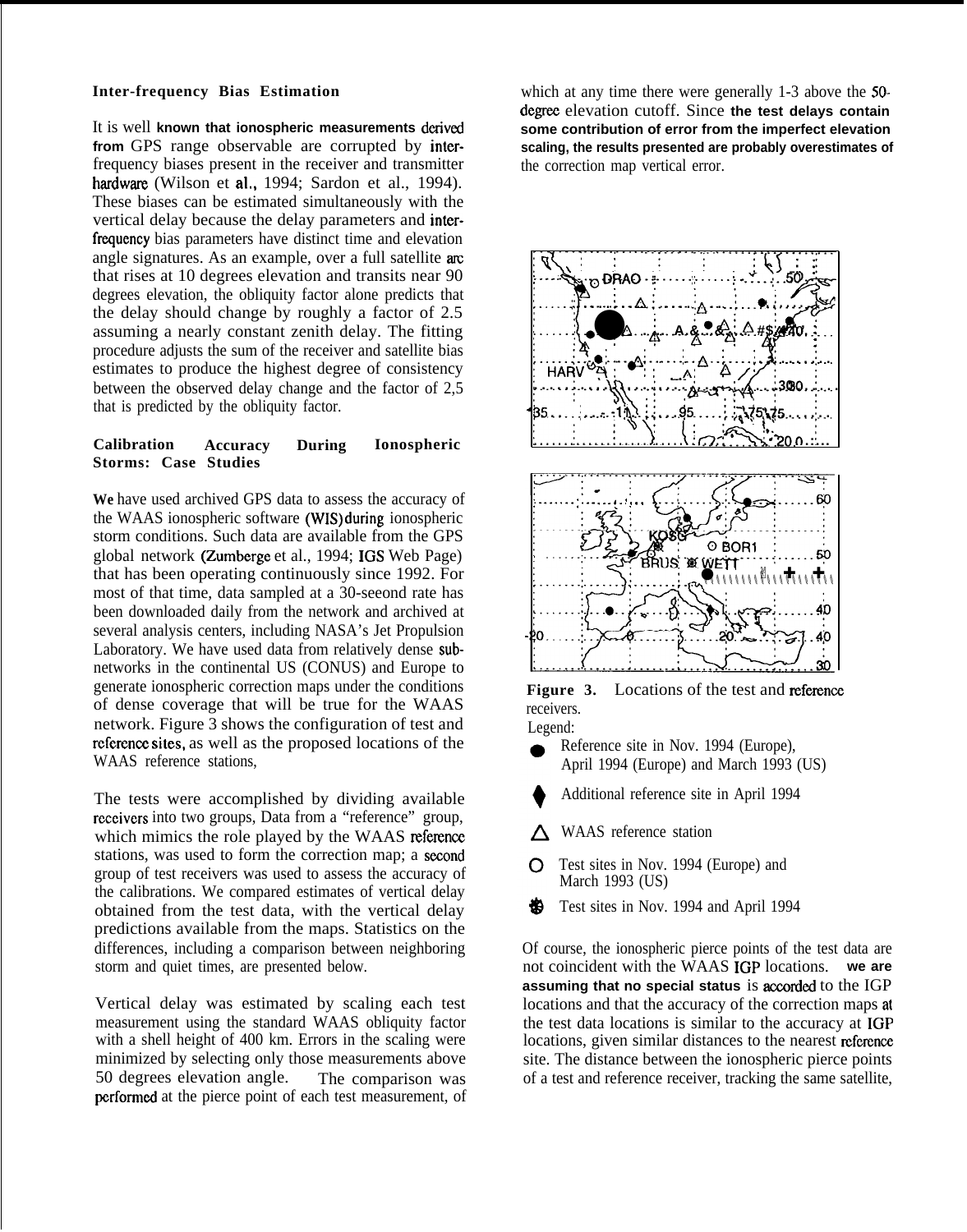is **nearly** equal to the distance between the respective receivers (within a fcw percent).

The reference data were processed in a real-time mode by the WIS generating the correction maps every 15 minutes from the ionospheric observable compressed to a 5 minute rate. The maps were initialized with data from the last 4-hours of the previous day (day boundaries defined at

| Date        | March 6, 1993      | March 9, 1993                   |
|-------------|--------------------|---------------------------------|
| 3-hour Kp   | 1+1 -203-20203020  | $7 - 7 - 6 + 6 - 5 - 4 + 3 + 5$ |
| Ap          | 8                  | 64                              |
| <b>Flux</b> | 164.00             | 140.60                          |
| Date        | April 1, 1994      | April 3, 1994                   |
| 3-hour Kp   | $0+20201+2+2+202-$ | $6 - 6 + 7 - 606 - 5 + 7 - 7 +$ |
| Ap          | 6                  | 92                              |
| Flux        | 82.4               | 77.40                           |
| Date        | Nov. 25, 1994      | Nov. 26, 1994                   |
| 3-hour Kp   | 1-1+0+0+1-0+1o1o   | $103-5 - 6 + 604 + 3 + 2$       |
| Ap          | 3                  | 36                              |
| Flux        | 79.40              | 81.00                           |

Table 1. Geophysical parameters for the quiet and disturbed days, Kp and Ap are indices of geomagnetic disturbance based on readings from a worldwide set of geomagnetic observatories. Ap is a daily index —values approaching 100 are rare, perhaps occurring 1-2 year. Kp is recorded every 3 hours and quantized in "thirds" (+,0,-). Kp of 80 is reached during very intense storms; **eight such 3-hour periods occur per year, on average.** Flux is a measure of solar irradiance at a standard radio wavelength (10.7 cm).

**Universal** Time = O). The test data were also compressed to a 5-minute rate, and the ionospheric delay observable formed in a high-accuracy post-processing mode using all available data. Inter-frequency bias estimates from a global ionospheric solution involving all the test and reference receivers simultaneously were used to calibrate both data sets,

# **Case Study 1: Large positive ionospheric storm on November 26, 1994.**

A large positive delay enhancement over Europe occurred on November 26, 1994, during a moderate geomagnetic disturbance (see Table 1 for geomagnetic indices; see Chavin, 1996 and 1996a for definitions of storm severity). The effect occurred during the early afternoon in Europe, when the diurnal ionospheric delay reaches a maximum.

The vertical delay estimates at the high-elevation pierce points of test site BOR 1 are shown in Fig. 4 for the storm day and the quiet day preceding it. The peak delay values are doubled on the disturbed day, even though the solar flux values are nearly the same; hence, we can infer that the delay enhancement is primarily a result of the storm.

**The difference between the measured vertical delay and the** WIS **correction map is shown** in Figure 5 as a scatter plot for the quiet and disturbed days, using data from all the available test sites in Europe (see Figure 3). The striking feature of these plots is that there is no significant



**Figure** 4. Vertical ionospheric delay measurements for the site BORI, and computed vertical delay, for the November 26, 1994 storm and the preceding quiet day,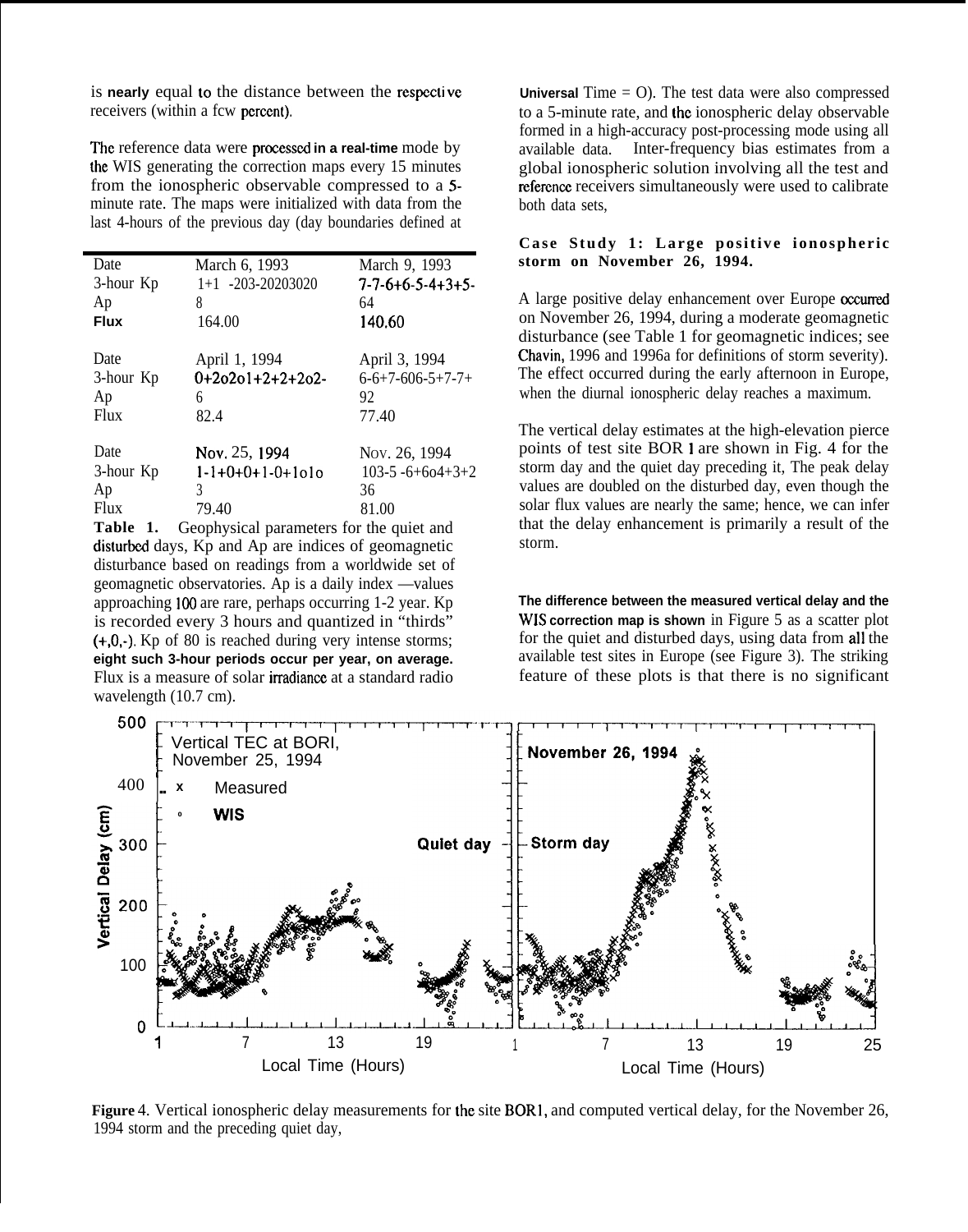difference between the storm and quiet days in terms of the RMS difference for all the sites is well within the RMS or mean difference, even though the delay reaches desired goal of 60 cm. significantly higher values on the storm day. In any case,

\*



Figure 5. Scatter plots of measured vertical delay versus computed delay at the measurement pierce points, for the quiet and storm days in November, 1994.<br>
We have also analyzed the probability distribution of **Error Bound** storm days in November, 1994.

We have also analyzed the probability distribution of residual values, which might not be gaussian. The desired accuracy goal of 60 cm RMS error assumes a zero-mean gaussian distribution for the residuals. and is actually<br>derived from the more precise goal that 99.9% of the<br>residuals fall within  $\pm 197$  cm; an approximate derived<br>requirement is that 99% of the residuals fall within derived from the more precise goal that  $99.9\%$  of the residuals fall within  $\pm 197$  cm; an approximate derived requirement is that 99% of the residuals fall within  $\pm 156$ cm, (For normal distributions, 99.9% of the errors fall within  $\pm 3.29\sigma$ ; 99% of the residuals fall within  $\pm 2.6\sigma$ . and  $156 = (2,6/3,29)$  '197). Figure 6 shows a plot of error bounds for the site (BORI ) representing the worst ease 99% single-sided error bound, defined as follows: 99% percent of the residuals computed over a day fall within plus or minus the error bound. The other error bounds are defined similarly. Again, comparing the storm and quiet times shows a very modest increase in errors, indicating that the vertical error maps arc capable of maintaining the required accuracy through the disturbance. **The error** bounds and RMS statistics are all well within the accuracy requirements (the minimum and maximum errors for the storm day, also shown in Figure 6, can be compared to the 99.9% requirement).



**Figure 6.** Bounds for the residuals, at the BOR1 site, which had the largest 99% error bound for the November 26, 1994 storm. Maximum and minimum residuals for this site are also shown,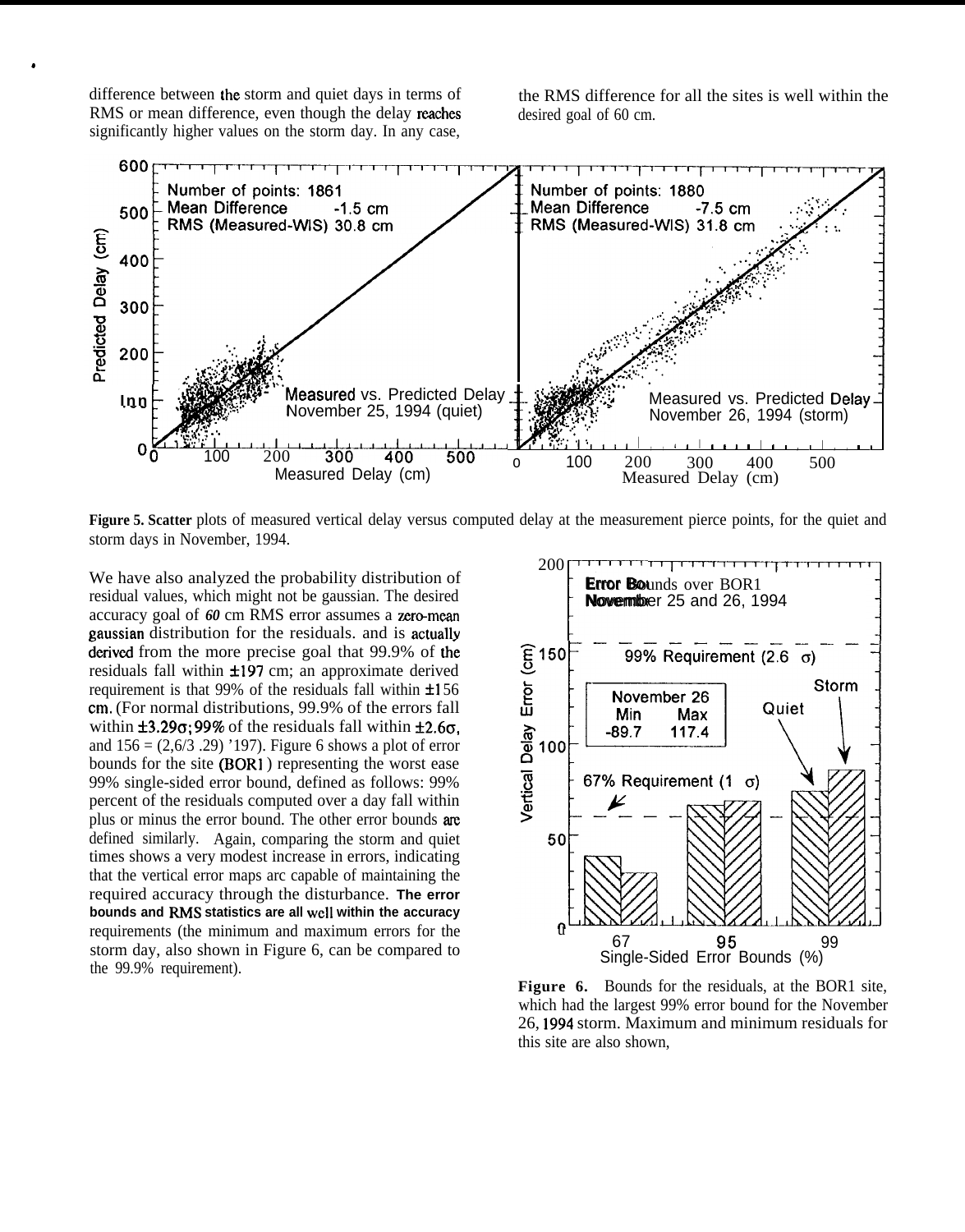## **Case Study 2: Geomagnetic storm coincident with high solar flux: March 9, 1993.**

,

The factor-of-two increase in storm-time ionospheric delay demonstrated in the previous example nevertheless occurred during near solar minimum conditions. We have also studied a significant storm when the solar flux (FIO.7) was measured to be 140.6, nearer to typical solar

maximum values of  $\approx 200$ . Correspondingly higher vertical ionospheric delays are shown at the Harvest site in Figure 7, for the nearest quiet day (March 6, 1993) preceding the storm day (March 9, 1993). At the two US test sites (see Figure 3), this storm is characterized by a significantly enhanced delay early on, followed by a depletion late in the day. The storm effects in Europe were not significant and are therefore not analyzed here.



**Figure 7.** Vertical ionospheric delay measurements at the test site HARV, and computed vertical delay, for the March 8-9, 1993 storm and the closest preceding quiet day.

![](_page_6_Figure_5.jpeg)

**Figure 8. Scatter plot** of measured versus computed delay for all test pieree points on March 6, 1993 (quiet day) and the storm day March 9, 1993.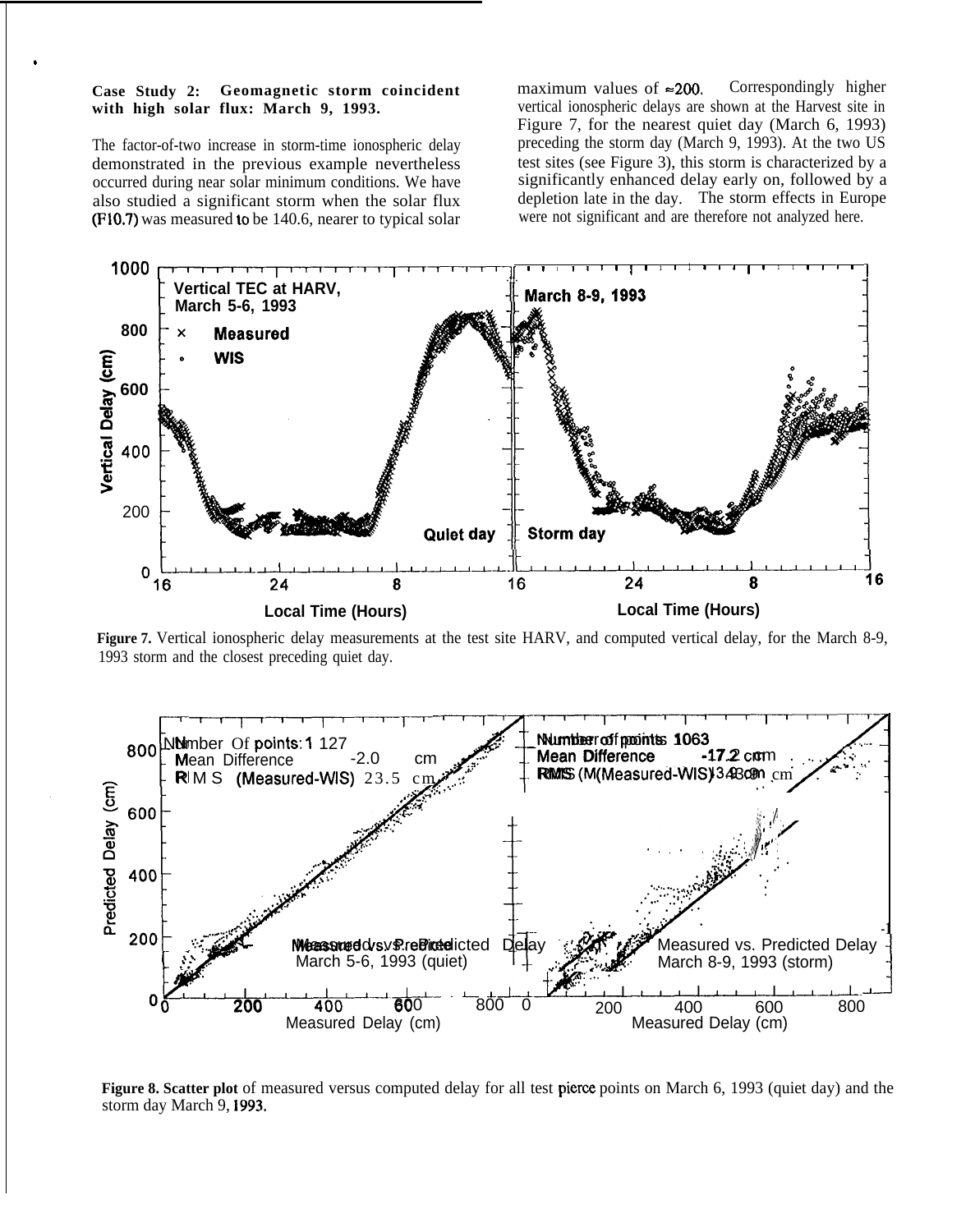From the scatter plot  $(Fig. 8)$  it appears that the calibration error does not increase with increased delay, although the predicted delay is biased above the measurements during the storm day. The largest errors occur during times of intermediate delay values, which is not necessarily unexpected, since the storm event appears to have reduced the ionospheric total electron content (TEC) (see Figure 7, 0900-1500 local time) while at the same time increasing the "roughness" in the TEC distribution, Errors increase because smaller scale TEC structures appearing during disturbances might be smoothed over in the correction maps; additional errors can be introduced in scaling to vertical for both the test and reference data,

,

The cumulative probability comparison (storm vs. quiet) is shown in Figure 9 for the storm-day site (DRAO) with the Iargcst 99% error bound, The 1-sigma and 67% error bounds are still within the 60 cm limit, however, the extended "tails" in the error distribution cause relatively large 99% error bounds, which grow significantly during the storm, but still satisfy the WAAS requirement of 156 cm.

Since the maximum storm effect may be concentrated over a few-hour interval, it is probable that the 99% error bounds are larger for those few hours, and may temporarily exceed the 156 cm requirement. However, it is encouraging that the maximum absolute residual, which is independent of the interval under consideration, is only slightly larger than the 99.9% error bound of 197 cm, indicating the errors are reasonably bounded throughout the disturbance.

# **Case Study 3: Large geomagnetic storm on April 3, 1994**

The final storm case involves a severe geomagnetic disturbance, during which a peak 3-hour Kp value of  $7+$ occurred, on April 3, 1994 (according to Chavin, 1996, such high Kp values occur approximately only 0.7% of the time). This case illustrates that geophysical conditions leading to significant geomagnetic disturbances do not necessarily cause large enhancements or depletions in TEC. The TEC over the WETT test site is shown in Figure 10 for the storm day and a preceding quiet day. The absolute or fractional changes in TEC are not as pronounced as in the November 1994 storm, although the geomagnetic disturbance is significantly greater (Ap index of 92 versus 36).

The most significant effect of this storm appears to be larger TEC gradients: note the differences bet ween

simultaneous satellite measurements. A significant "spreading" effect is seen on the storm day, duc to differences in vertical TEC at separated ionospheric pierce

![](_page_7_Figure_7.jpeg)

**Figure 9.** Bounds for the residuals, at the DRAO site, which had the largest 99% error bound for the March 9, 1993 storm. Maximum and minimum residuals also shown for the storm day.

point locations. For example, vertical TEC estimates taken at 1900 local time between satellites 17 and 22 differ by 63 cm (Figure 10). The distance between the ionospheric pierce points for these satellites is 400 km, implying a delay gradient of 15 cm/100 km, compared to a gradient of at most 4 cm/ 100 km at the same time on the quiet day.

The larger gradients after 1700 local time appear to coincide with reduced accuracy of the calibrations. However, it also happened that the two reference sites due south of **WETT** (see **figure** 3) had intermittent tracking performance. For example, the GRAZ site (directly below WETT) only tracked 3 GPS satellites near the end of the storm day, as opposed to 6 on the quiet day. The cause of this degraded performance is currently under investigation.

# **Computing the Grid Ionosphere Vertical Error**

The ionosphere delay estimation accuracy has a direct impact on the user's experienced accuracy which generally will degrade cluing ionospheric storms. The WAAS also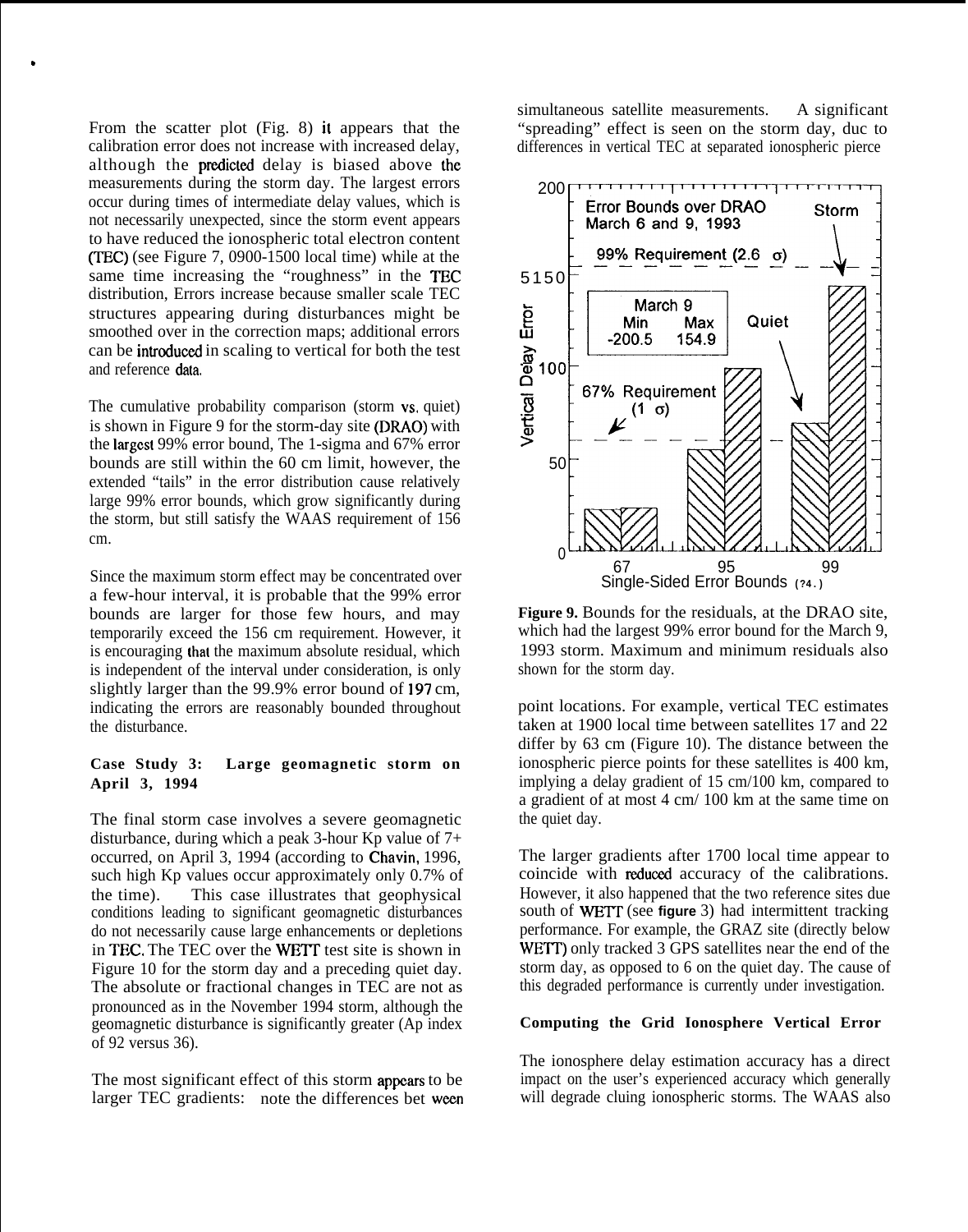![](_page_8_Figure_0.jpeg)

Figure 10. Vertical TEC measurements for the WETT test site, and computed vertical delays, for April 3, 1994, and a neighboring quiet day. Poor tracking of the GRAZ and MATE reference sites (both due South of the WETT reference site) may have contributed to Iargcr errors near the end of the day.

broadcasts a GIVE value (grid ionospheric vertical error) from which the user calculates his ionospheric delay error bound, The GIVE then has a direct impact on the user's availability of precision approach. The WIS and GIVE algorithms have a significant interaction, and will be analyzed as an integrated set. In this work, wc present some analysis using the baseline GIVE algorithm and simulated data at solar maximum. It is expected that the ionospheric shell model inaccuracies are largest during solar maximum conditions. Results show the conservative nature of the baseline algorithm, and its sensitivity to measurement errors, especially multipath. This simulated data, along with real data, including the historical storm data, will eventually be used to further validate the GIVE and refine its design.

,

As a part of its 'slow' error corrections WAAS provides ionospheric delay model and sufficient real-time data to evaluate the ionospheric delays for each satellite using that **model [1].** More specifically WAAS message type 26 shall provide vertical delays and their accuracies, Grid Ionospheric Vertical Errors (GIVES) at geographically defined Ionospheric Grid Points (IGPs). GIVE values are required to bound the actual error with 99.9% confidence. There arc 929 pre-defined IGPs for a given GEO footprint. These 929 IGPs arc divided into 5 bands, Message types 18-22 specify which band and, which IGPs (out of 190 possible) arc being transmitted in the type 26 message, Using the GIVE values the user then computes the User Ionospheric Vertical Errors (UIVES) at each of his picrcc

point locations. UIVE is required to bound the user's ionospheric vertical error at his pierce point with 99.9% confidence. Performance analysis indicates that the GIVE should be less than 3 meters with a goal of 1.5 to 2 meters to support precision approach accuracy, This section addresses the performance and **required** confidence bounding of the GIVE algorithm using simulated ionospheric data. Our simulation results show that even during the period of high solar activity (simulated by using a large sun-spot-number in the FAIM model) the baseline GIVE algorithm is quite conservative, but may not meet performance goals if the actual multipath effects are as large as the conservative model used in this analysis.

#### **Overview of GIVE Simulation**

The GIVE algorithm used is the baseline algorithms of Mitre Co. with few exceptions  $[2]$ : Adding quantization error and absolute grid bias error to the GIVE values. The quantization error is just a constant and does not include any statistics. As we show in the next section the absolute grid bias error, is not significant either and makes the already conservative GIVE values more conservative. The ionosphere is simulated by FAIM model [Anderson et al., 1989]. The site locations usc the 24 WAAS phase 1 sites (Figure 1). The orbits of the GPS satellites are simulated using the 7 parameter almanac data [NAVSTAR GPS ICD-GPS-200, 1991]. Estimation of ionospheric vertical delays on the Ionospheric Grid Points (IGPs) is simulated by adding estimation error to the 'true' LI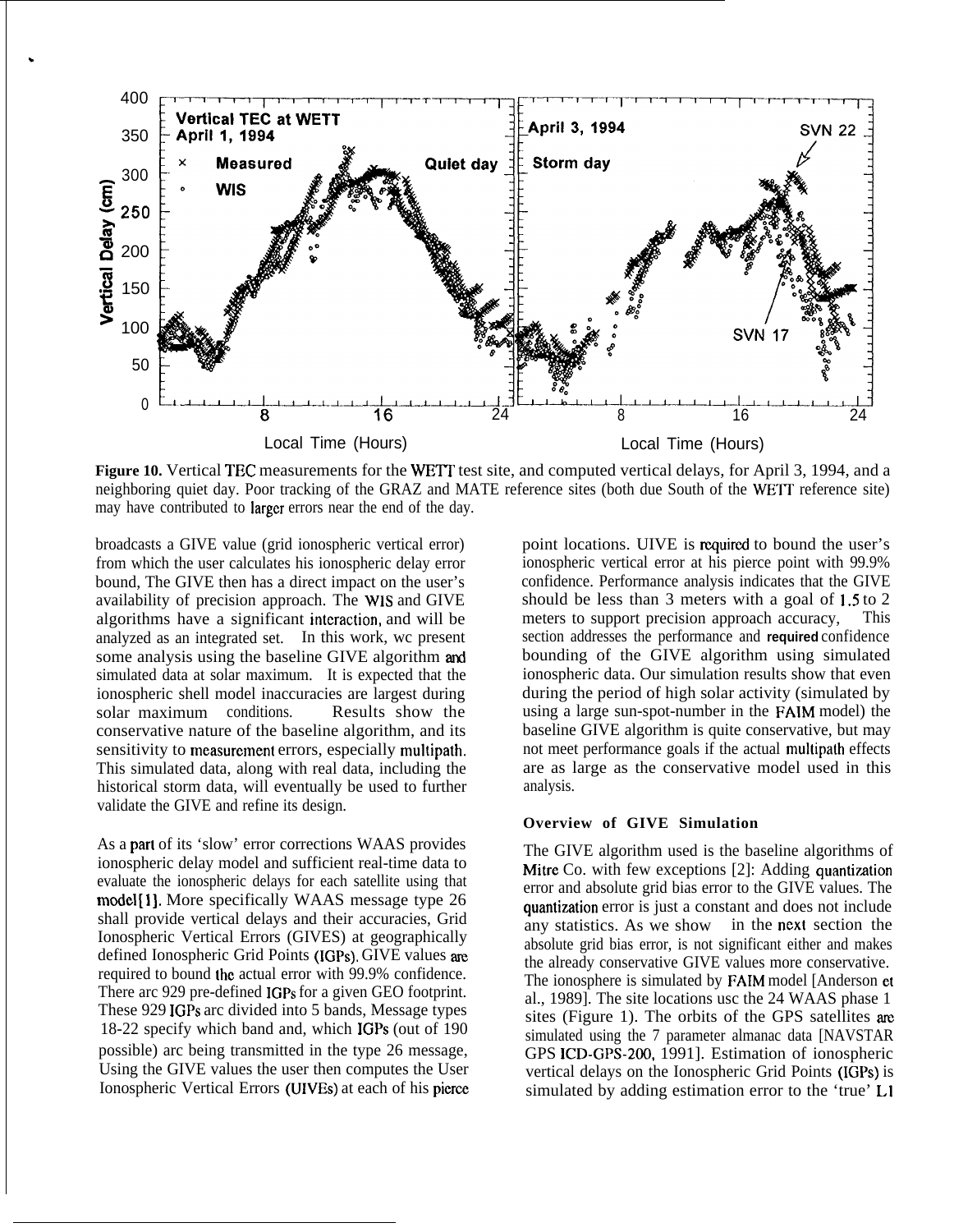frequency vertical delays (obtained by integrating the electron density produced by the FAIM model along the surface normal), Estimation error is assumed to be a first order Markov process characterized by a standard deviation  $(0)$  of 0.3 meters and correlation time  $(0)$  of 15 minutes. Measurement of slant delay between a satellite and receiver pair is simulated by adding measurement error to the 'true' slant L 1 frequency delay (obtained by integrating the electron density produced by the FAIM model along the Line of Sight (LOS) from receiver to tbc satellite ). Measurement error is added to the computed slant delays of all the satellite receiver pairs (If the **elevation angle of a satellite is less than 5 dcgrccs that measurement is not used). The main contributors to the measurement error are: (1)** The receiver error. (2) The L1 -L2 inter-frequency bias error. (3) Multipath error. Similar to estimation error, these errors are assumed to bc first order Markov processes characterized by the following  $\sigma$ 's and  $\tau$ 's:

| Table 1: Simulated Measurement Errors |
|---------------------------------------|
|---------------------------------------|

| Error Type           | $\sigma$ (meters) | $\tau$ (seconds) |
|----------------------|-------------------|------------------|
| Receiver Error       | 0.1               | 30               |
| $L1-L2$              | 0.1               | 3600             |
| inter-frequency bias |                   |                  |
| Multipath            | 1.0               | 300              |

GIVE values are then computed by comparing the measured slant delays to the computed delay (obtained by interpolating from the IGP delay estimates). The GIVE values arc computed on an imaginary grid located 350 km above the earth and covering North America : 10-55 degrees latitude and 225-315 East Iongitudc. At every time step (every time step in the simulation is 5 seconds) simulated measurements of slant delays for all the satellite and receiver pairs are differenced from the grid estimated delay (which is obtained by using the MOPS interpolation algorithm from the surrounding vertical grid point delay estimates).

# **GIVE Simulation Results**

Simulations were run for a period of 24 hours (the computational time -step was 5 seconds). Every 60 timesteps or 5 minutes the GIVE values were computed for the 190 grid points. In the next 60 time-steps the IGP estimation errors were compared to the GIVES so that by the end of the simulation run the statistics on what percentage of time the GIVES failed to bound the IGP estimation errors could be obtained. To determine how "conservative" the GIVE value is, fractions of the GIVE  $(10\%, 20\%, etc.)$  were also used to determine when these fractions of the GIVE failed to bound the estimation error. Wc find that for the case where the absolute grid bias error was not added to the GIVE values, 50% of GIVE bounds the IGP vertical delay error. When the absolute grid bias error is added 40% of GIVE bounds the IGP error. In order to see the effect of measurement errors on the GIVE performance we made runs where multipath error, receiver error and  $L$ ]  $-1.2$  inter-frequency bias errors were zeroed out one by one. For example when the dominant error source (multipath) is zeroed out 80% of GIVE will bound the error. Table 2. shows the GIVE values averaged over time (24 hours) and all the grid points. When all the error sources are included in the simulation the GIVE values are between 4,5 to 7 meters with baseline Mitrc algorithm and reduce to 4 to 6.5 meters without the grid bias. Also, when multipath is removed, the GIVE values were generally Icss than 3 meters

**Table 2: Average GIVE vs run (with and without grid bias, individual error sources removed)**

| Error Type Removed         | Average GIVE (meters)      | Average GIVE (meters)    |
|----------------------------|----------------------------|--------------------------|
|                            | including grid-bias error. | no grid-bias error added |
| No Error source removed    | 5.78                       | 5.32                     |
| Receiver Error             | 5.75                       | 5.29                     |
| L1-L2 inter-frequency bias | 5.77                       | 5.31                     |
| Multipath                  | 2.63                       | 2.38                     |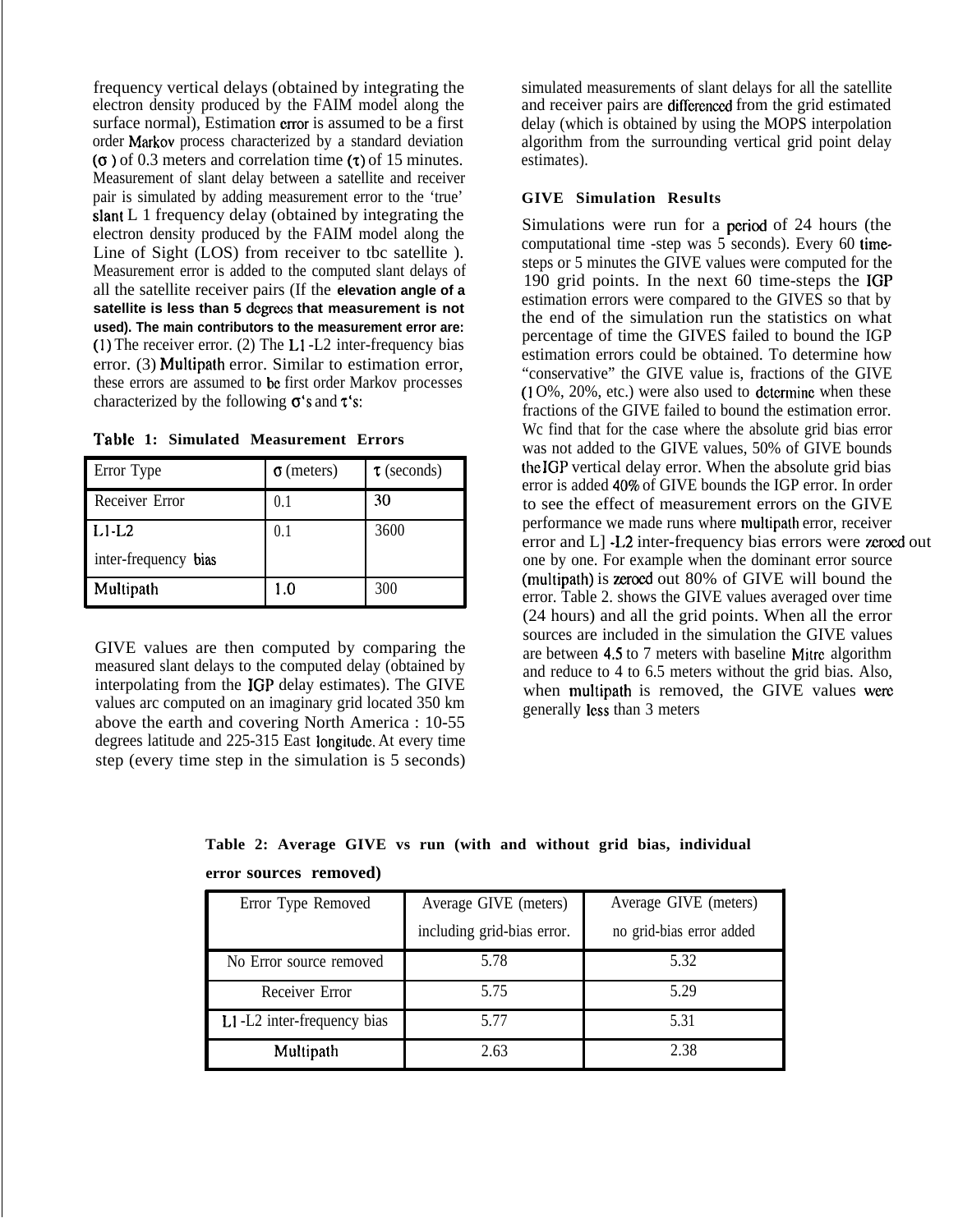# **Conclusions**

Ionospheric storms are episodic events that can severely disrupt the normal or "quiet time" behavior of the ionosphere. These disturbances can cause degraded accuracy of the vertical ionosphere correction maps and increase the error of the grid point delays broadcast to users. The cases presented in this paper indicate that, with a well-designed correction algorithm, required accuracy goals can still be met during significantly disturbed conditions,

Ionospheric changes during storms are multi-faceted: TEC may increase, decrease or stay roughly the same but with more fluctuation and less smoothness. An important property of the WAAS algorithm is that storm-induced TEC increases, even by factors of 2-3, do not necessarily increase the errors of the IGP delay estimates. This suggests that not all "severe" storms will have an adverse effect on performance. More storm cases must be analyzed to better quantify what fraction of storms cause significant degradation,

Data that predates the advent of large GPS networks, obtained during past ionospheric storms strongly suggests there will be occasional periods when IGP accuracy goals cannot bc met (see Chavin, 1996a for examples). In these cases, the overall system will still function properly if the grid ionosphere vertical error (GIVE) correctly reflects the degraded accuracy. The GIVE can be broadcast to users rapidly and will signal when the precision approach capability is no longer available. Testing of the GIVE and IGP correction algorithms is currently underway using carefully constructed storm simulations provided by Illgen Simulation Technology.

It should bc emphasized that this paper deals with estimates of vertical delay accuracy over the fixed WAAS IGP grid. The final user ionospheric corrections in the directions to the GPS satellites will contain additional errors from mapping the IGP delay (o the user's position (so-called (JIVE), and reconstructing slant delay from vertical. Analysis of these additional contributions during storm conditions will be presented in future papers.

The baseline GIVE algorithm based on the Mitre GIVE appears to bc quite conservative. Sensitivity analysis shows that receiver multipath is the primary performance limitation. This analysis is being repeated with real data (both historical collected during storms, and current tealtime data from WAAS-like receivers), If the algorithms still prove to be conservative, various modifications will be analyzed to improve performance. The simulation will

continue to be used to evaluate solar maximum conditions that are not available with real data. The simulation will also be used to simulate receiver measurements in high ionosphere conditions that will be used in integrated tests (using the WAAS ionosphere estimation algorithms integrated with the WAAS GIVE and UIVE algorithms).

# **Acknowledgments**

The work described in this paper was carried out in part by the Jet Propulsion Laboratory, California Institute of Technology, under contract with the National Aeronautics and Space Administration.

# **References**

- Anderson, D. N., J. M, Forbes, and M, Codrescu, *A fully Analytical, Low-and Mkldle-Lutitude Ionospheric Model,* J. Gcophys. Res,, Vol. 94, p. 1520, 1989.
- Bertiger, W. I., Y. E. Bar-Sever, B. J. Haines, B. A, Iijima, S. M. Lichten, U. J. Lindqwister, A. J. Mannucci, R. J. Muellerschoen, T. N, Munson, A. W. Moore, L, J. Remans, B. D. Wilson, S. C. Wu, T. P. Yunck, G. Piesinger, and M, Whitehead, *A Prototype Real-Time Wide Area Differential GPS System,* to be published in Proceedings of ION National Technical Meeting, Santa Monica, CA, January 1997.
- Chavin, S., *Ionospheric Specification for the Wide Area Augmentation System ( WAAS) Simulation Studies,* Proceedings of ION GPS-96, Kansis City, MO, September 1996, pp. 585-594.
- Chavin, S., *Ionospheric Specification Report for the Wide Area Augmentation System,* Illgen Simulation Technologies internal report IST96-R-100, May 1996a.
- Conker, R., M. B. E1-Arini, T. Albertson, J. Klobuchar, P. Doherty, *Development of Real-Time Algorithms to Estimate the Ionospheric Error Bounds for WA A S,* Proceedings of the ION GPS-95, Palm Springs, CA, September, 1995, pp. 1247-1258.
- El-Arini, M. B., R. S. Conker, T. W. Albertson, J. K. Reagan, J. A. Klobuchar, P. H. Doherty, *Comparison of Real- Tinte ionospheric Algorithms for a GPS Wide-Area Augmentation System (WAAS),* Navigation, Vol. 41, No. 4, Winter 1994- 1995, pp. 393-412.